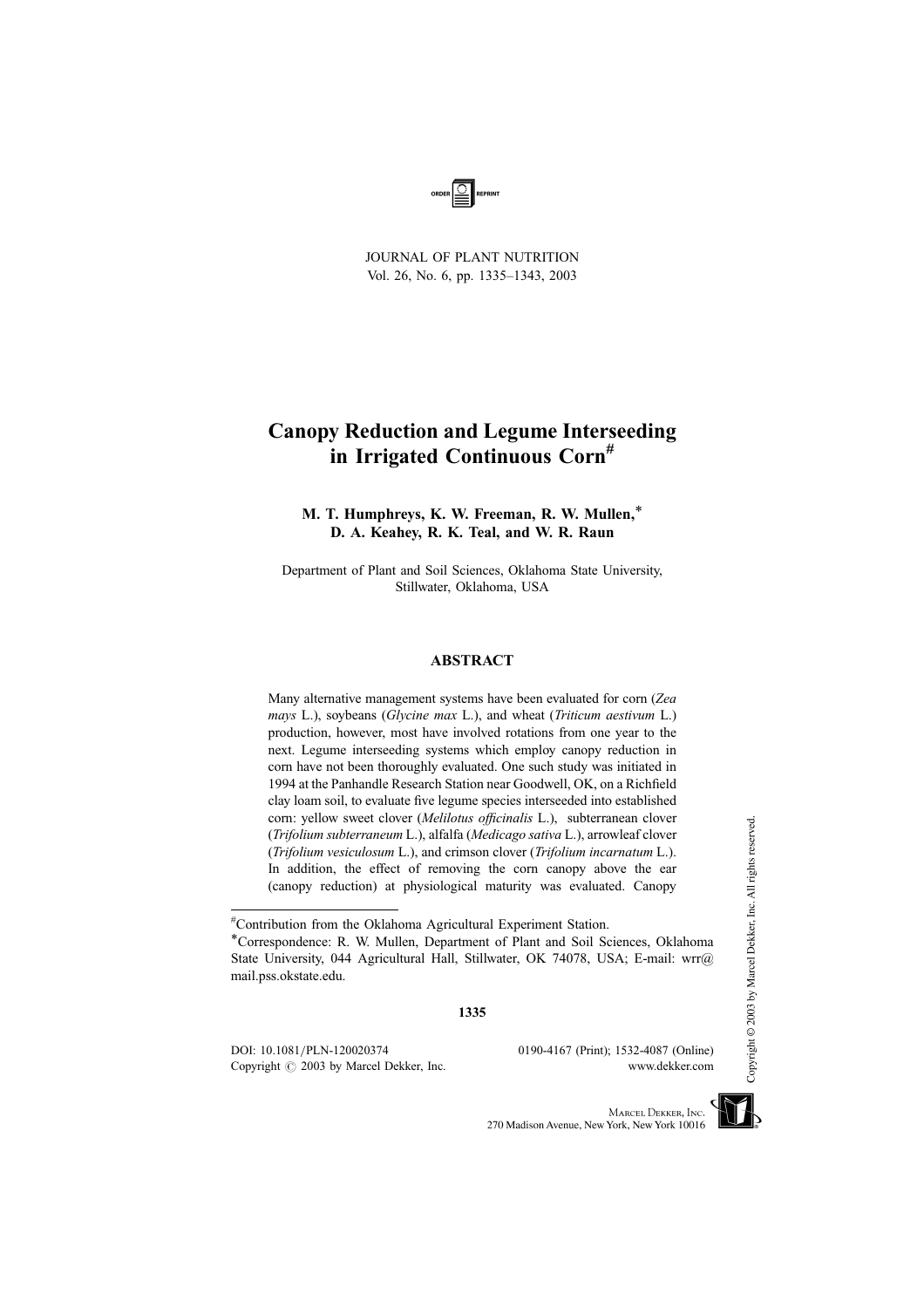

### 1336 Humphreys et al.

reduction increased light interception beneath the corn thus enhancing legume growth in late summer, early fall, and early spring the following year prior to planting. Forage growth from legumes incorporated prior to planting were expected to lower the amount of inorganic nitrogen (N) fertilizer needed for corn production. Crimson clover appeared to be more shade tolerant than the other species, and interseeding this species resulted in the highest corn grain yields when no N was applied. In the last two years, interseeding crimson clover at physiological maturity, followed by canopy reduction resulted in a 1.32  $Mg$  ha<sup>-1</sup> increase in yield compared to conventionally grown corn with no N applied. In 1999, interseeded legumes (except subterranean clover) in conjunction with the application of  $56 \text{ kg}$  N ha<sup>-1</sup> and crimson clover interseeded without the addition of fertilizer N (with and without canopy reduction) resulted in grain N uptake levels equal to the 112 kg N ha<sup>-1</sup> treatment.

Key Words: Canopy reduction; Legume interseeding; Green manure; Alternative corn management systems.

### INTRODUCTION

Canopy reduction has been used in third world countries as a means of increasing light interception for relay crops. Canopy reduction is defined as the removal of the corn canopy just above the ear at physiological maturity (when nutrient and water uptake has ceased), where the cut portion is allowed to drop to the soil surface. The basis of canopy reduction comes from regions where a relay crop like common bean (Phaseolus vulgaris L.) is produced following corn (Zea mays L.). Canopy reduction increases the chances of producing a bean crop that would not have been possible if planting took place following corn harvest, without sacrificing corn grain yield (Fig. 1).

Over the past 20 years, various researchers have evaluated intercropped legumes for increased nitrogen (N) supply in corn production. As sources of inorganic N fertilizer become less dependable and prices increase, organic forms, particularly legumes, are being considered as alternative sources for non-legume crops. Searle<sup>[1]</sup> stated that corn grain yield was not affected by legume intercrop, indicating neither competitive depression nor N transfer from the legume. Nair<sup>[2]</sup> showed that intercropping corn with soybeans increased yield  $19.5\%$  when compared to monoculture corn. Scott<sup>[3]</sup> noted that corn yield increases following medium red clover (Trifolium pratense L.) were equivalent to the addition of  $17 \text{ kg ha}^{-1}$  fertilizer-N.

Even though intercropping usually includes a legume, applied N may still confer some benefits to the system as the cereal component depends heavily on



MARCEL DEKKER, INC. 270 Madison Avenue, New York, New York 10016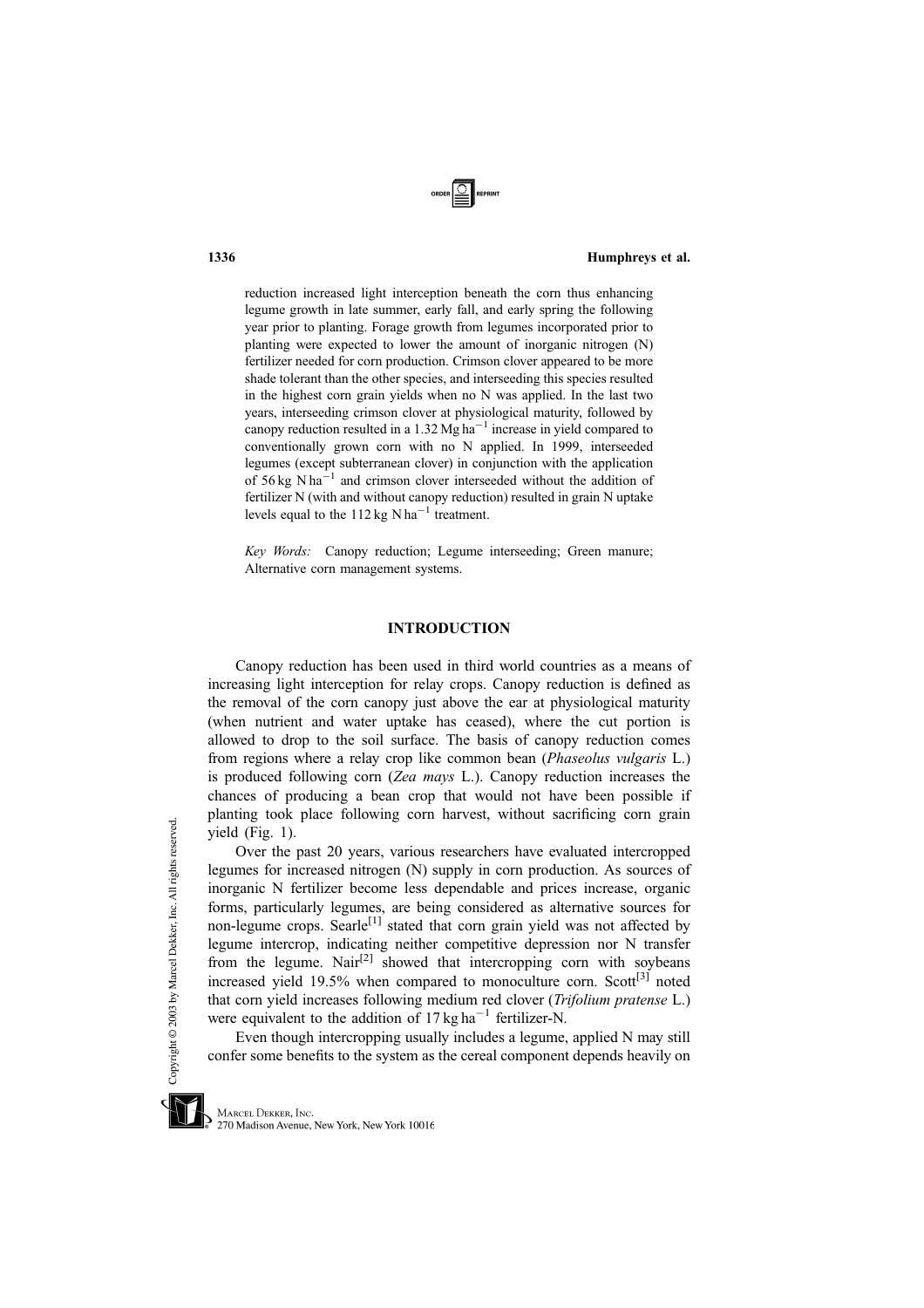

Figure 1. Time schedule for canopy reduction and legume interseeding.

N for maximum yield.<sup>[4]</sup> Chowdhury and Rosario<sup>[5]</sup> found that intercropping corn with mungbeans (Vigna radiata L.) increased yields 71% when the N application rate was increased from 0 to  $90 \text{ kg ha}^{-1}$ . Ebelhar<sup>[6]</sup> reported with no fertilizer N applied, there was an increase in corn grain yield from 2.5 to 6.2 Mg ha<sup> $-1$ </sup> with hairy vetch (*Vicia villosa* L.) treatment compared with corn residue.

The objective of this work was to evaluate the effect of interseeded legume species and N rates combined with canopy reduction on corn grain yield and grain N uptake.

### MATERIALS AND METHODS

One experiment was established in the spring of 1994 at the Oklahoma Panhandle Research and Extension Center near Goodwell, OK, on a Richfield clay loam (fine, montmorillonitic, mesic Aridic Argiustoll). Initial soil test characteristics and soil classification are reported in Table 1. A randomized complete block experimental design with three replications was employed. Plot size consisted of four rows  $(76 \text{ cm}) \times 7.6 \text{ m}$ . All treatments received

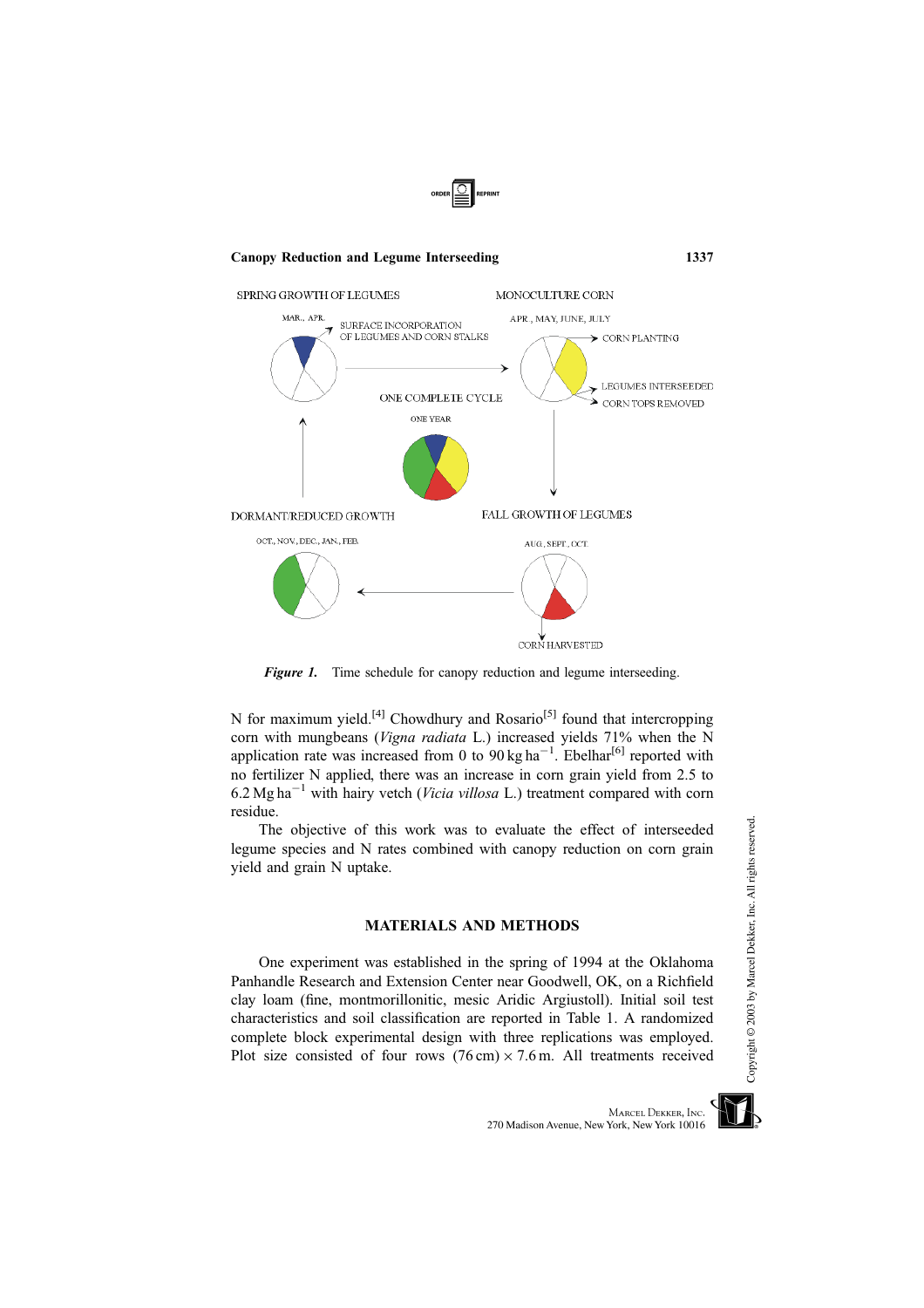

#### 1338 Humphreys et al.

Table 1. Initial surface (0-15 cm) soil test characteristics and soil classification at Goodwell, OK.

|          |  | $(g \text{ kg}^{-1})$                                                                 | $(mg kg^{-1})$ |    |     |
|----------|--|---------------------------------------------------------------------------------------|----------------|----|-----|
| Location |  | pH Total N Organic C $NH_4-N$ $NO_3-N$ P K                                            |                |    |     |
|          |  | Goodwell 7.7 1.4 11.7 65                                                              | 25             | 29 | 580 |
|          |  | Classification: Richfield clay loam (fine, montmorillonitic, mesic Aridic Agriustoll) |                |    |     |

Note: pH, 1:1 soil: water; total N and organic C, dry combustion;  $NH_4-N$  and  $NO<sub>3</sub> - N$ , 2 M KCl; P and K, Mehlich III.

 $112 \text{ kg } N \text{ ha}^{-1}$  of urea (45-0-0) in the fall of 1995 (Table 2). In 1996 and for the remaining years of this experiment, treatments 1–5, 7, and 12 received no N to assess legume N fixation compared to identical treatments with  $56 \text{ kg ha}^{-1}$ . Each year, corn was planted at a seeding rate of 182,780 seeds ha<sup>-1</sup> between late April and early May and irrigated.

At physiological maturity, canopy reduction was imposed by removing the tops of the corn plants just above the ear using a machete (Fig. 2). This allowed sunlight to reach the legume seedbed. The tops were allowed to fall to the ground immediately following broadcast legume interseeding. In August, when the corn had reached physiological maturity (determined by periodic monitoring grain black layer formation), five legume species were interseeded by hand at the following seeding rates: yellow sweet clover (Melilotus officinalis L.)  $44.8 \text{ kg ha}^{-1}$ , subterranean clover (Trifolium subterraneum L.)  $44.8 \text{ kg ha}^{-1}$ , alfalfa (Medicago sativa L.) 33.6 kg ha<sup>-1</sup>, arrowleaf clover (Trifolium vesiculosum L.)  $22.4 \text{ kg ha}^{-1}$ , and crimson clover (Trifolium incarnatum L.)  $44.8 \text{ kg ha}^{-1}$ . Following interseeding and canopy reduction, 5 cm of irrigation water was applied for legume establishment and to prevent reduction in growth caused by moisture stress. The legume seeds were inoculated prior to planting with a mixture of Rhizobium meliloti and Rhizobium trifolii bacteria. Harvest area consisted of two rows  $\times$  7.6 m. Harvesting and shelling were performed by hand. Plot weights were recorded and sub-sampled for moisture and nutrient analysis. Subsamples were dried in a forced-air oven at  $150^{\circ}$ F and ground to pass a 140-mesh screen. Total N concentration was determined on the 1997, 1998, 1999 grain samples using dry combustion.<sup>[7]</sup> Nitrogen use efficiency was calculated using the difference method.<sup>[8]</sup>

Interseeded legumes remained in the field until the following spring when they were incorporated prior to corn planting using a shallow (4 inches) disk. Legumes were only used for ground cover and potential N fixation and as such were not harvested for seed or forage (Fig. 3).



MARCEL DEKKER, INC. 270 Madison Avenue, New York, New York 10016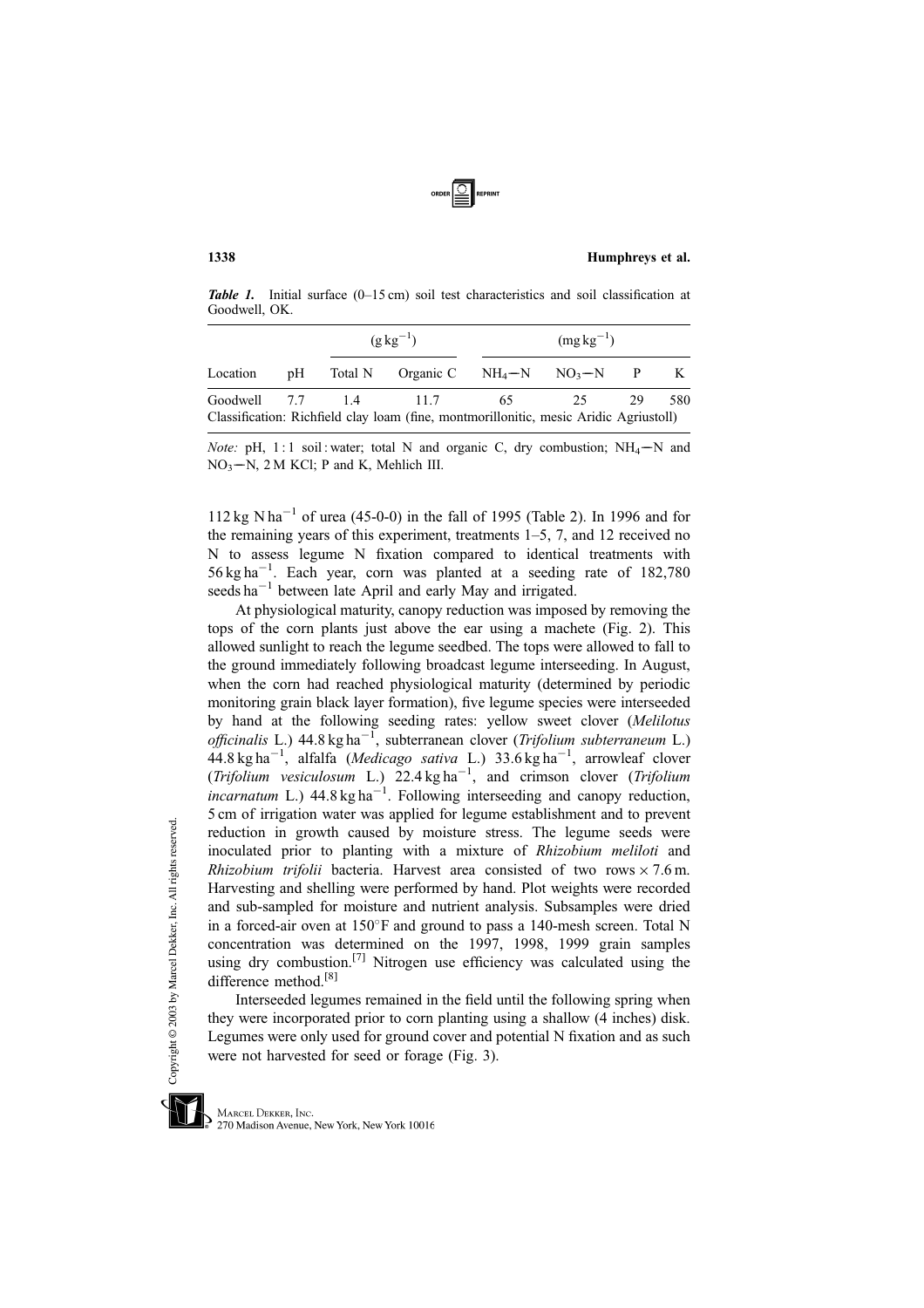|                 |                                                                                                                     |                                   |                                                                                                  |                    |                                                      |                      | Yield $(Mgha^{-1})$              |      |               |                                |
|-----------------|---------------------------------------------------------------------------------------------------------------------|-----------------------------------|--------------------------------------------------------------------------------------------------|--------------------|------------------------------------------------------|----------------------|----------------------------------|------|---------------|--------------------------------|
| H               | Legume                                                                                                              | $(\log\hbox{ha}^{-1})$<br>N rate. | Management                                                                                       | 1994               | 1995                                                 | 1996                 | 1997                             | 1998 | 1999          | Average                        |
|                 | Yellow sweet clover                                                                                                 |                                   | Tops cut at PM <sup>a</sup>                                                                      | 10.3               | 8.2                                                  | 1.4                  |                                  | 7.3  |               |                                |
| $\mathbf{\sim}$ | Subterranean clover                                                                                                 |                                   | Tops cut at PM                                                                                   |                    |                                                      |                      |                                  |      |               |                                |
|                 | <b>Alfalfa</b>                                                                                                      |                                   |                                                                                                  |                    |                                                      |                      |                                  |      |               |                                |
|                 | Arrowleaf clover                                                                                                    |                                   | Tops cut at PM<br>Tops cut at PM<br>Tops cut at PM<br>Tops cut at PM<br>Tops cut at PM<br>Normal |                    | o o o o o o o o u r 4 vio<br>o o o o o o o u r 4 vio | 23<br>11122221111220 | o que con con que esta en contro |      |               | $7.5$<br>8.5                   |
|                 | Crimson clover                                                                                                      |                                   |                                                                                                  |                    |                                                      |                      |                                  |      |               | $7.\overline{8}$<br>$5.5$      |
| $\circ$         | Subterranean clover                                                                                                 | 56                                |                                                                                                  |                    |                                                      |                      |                                  |      |               |                                |
| ŗ               | Crimson clover                                                                                                      | $\circ$                           |                                                                                                  |                    |                                                      |                      |                                  |      |               | 8.3                            |
| $^{\circ}$      | Yellow sweet clover                                                                                                 |                                   | Tops cut at PM                                                                                   |                    |                                                      |                      |                                  |      |               |                                |
| $\circ$         | Alfalfa                                                                                                             | 56                                | Tops cut at PM                                                                                   |                    |                                                      |                      |                                  |      |               | 7.8.9.9.9.9.1<br>7.8.9.9.9.9.1 |
| $\overline{10}$ | Arrowleaf clover                                                                                                    | 56                                | Tops cut at PM                                                                                   |                    |                                                      |                      | 6.380                            |      |               |                                |
| $\equiv$        | Crimson clover                                                                                                      |                                   | Tops cut at PM                                                                                   |                    |                                                      |                      |                                  |      |               |                                |
| $\frac{2}{13}$  | No legume                                                                                                           |                                   | Normal                                                                                           |                    |                                                      |                      |                                  |      |               |                                |
|                 | No legume                                                                                                           | $\overline{12}$                   | Normal                                                                                           |                    |                                                      |                      | 6.7                              |      | 8.9           |                                |
|                 | $\text{SED}^b$                                                                                                      |                                   |                                                                                                  | $\frac{1.5}{21.4}$ | $\ddot{5}$                                           | $\frac{1}{5}$        | 0.5                              | 0.6  | $\frac{3}{2}$ | 2.4                            |
|                 | CV <sup>c</sup>                                                                                                     |                                   |                                                                                                  |                    | 22.3                                                 | $\overline{6}$       | 10.3                             | 9.8  | 19.4          | 57.5                           |
|                 | <sup>b</sup> Standard error of the difference.<br>Coefficient of variation.<br><sup>a</sup> Physiological maturity. |                                   |                                                                                                  |                    |                                                      |                      |                                  |      |               |                                |

Canopy Reduction and Legume Interseeding 1339

ORDER SEPRINT

Table 2. Effect of treatment on corn grain yield at Goodwell, OK, 1994 Table 2. Effect of treatment on corn grain yield at Goodwell, OK, 1994-1999.

Copyright © 2003 by Marcel Dekker, Inc. All rights reserved.

MARCEL DEKKER, INC.<br>270 Madison Avenue, New York, New York 10016

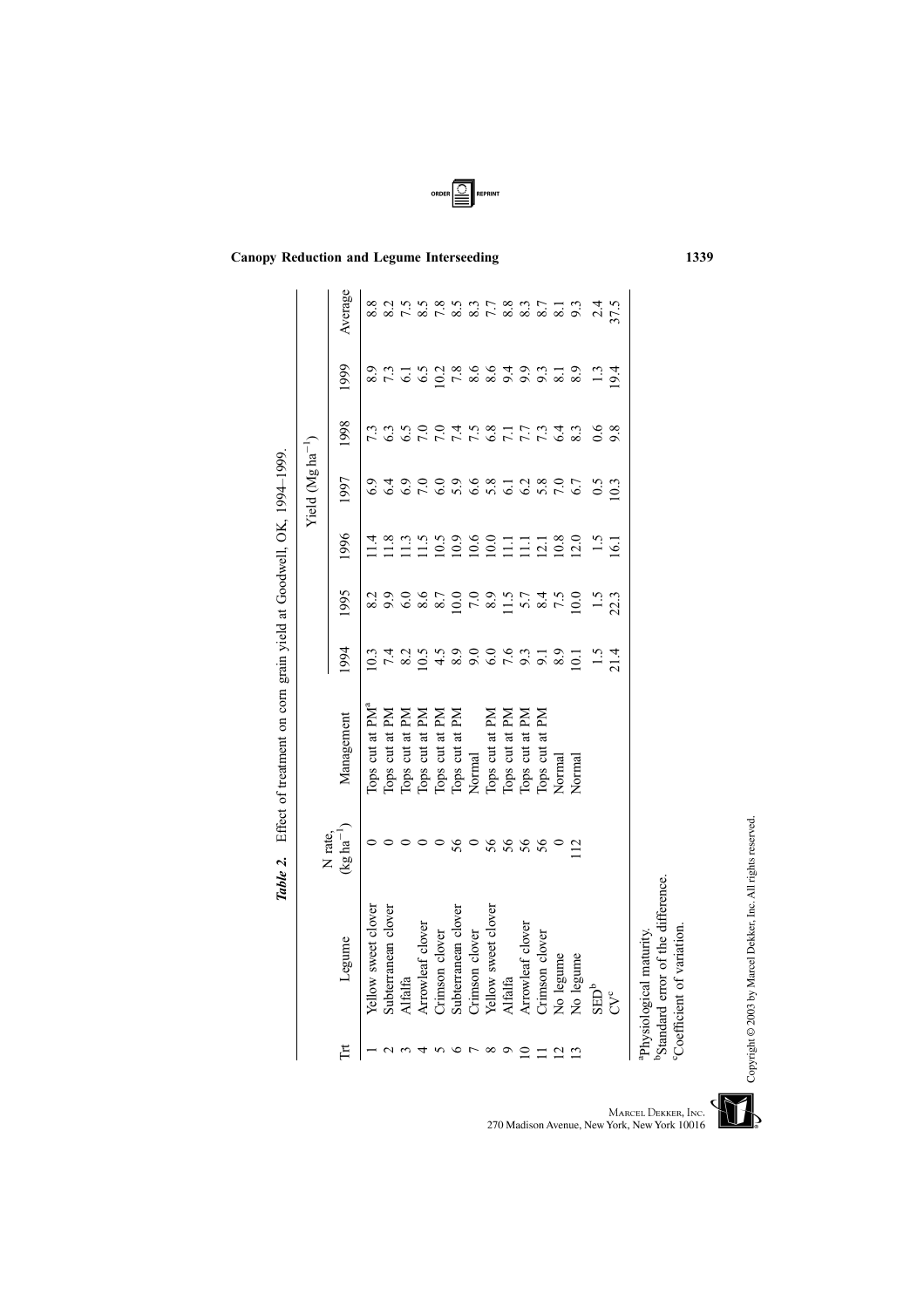

1340 Humphreys et al.



Figure 2. Canopy reduction imposed above the ear by means of a machete.



Figure 3. Interseeded legumes between rows of corn.



Copyright @ 2003 by Marcel Dekker, Inc. All rights reserved.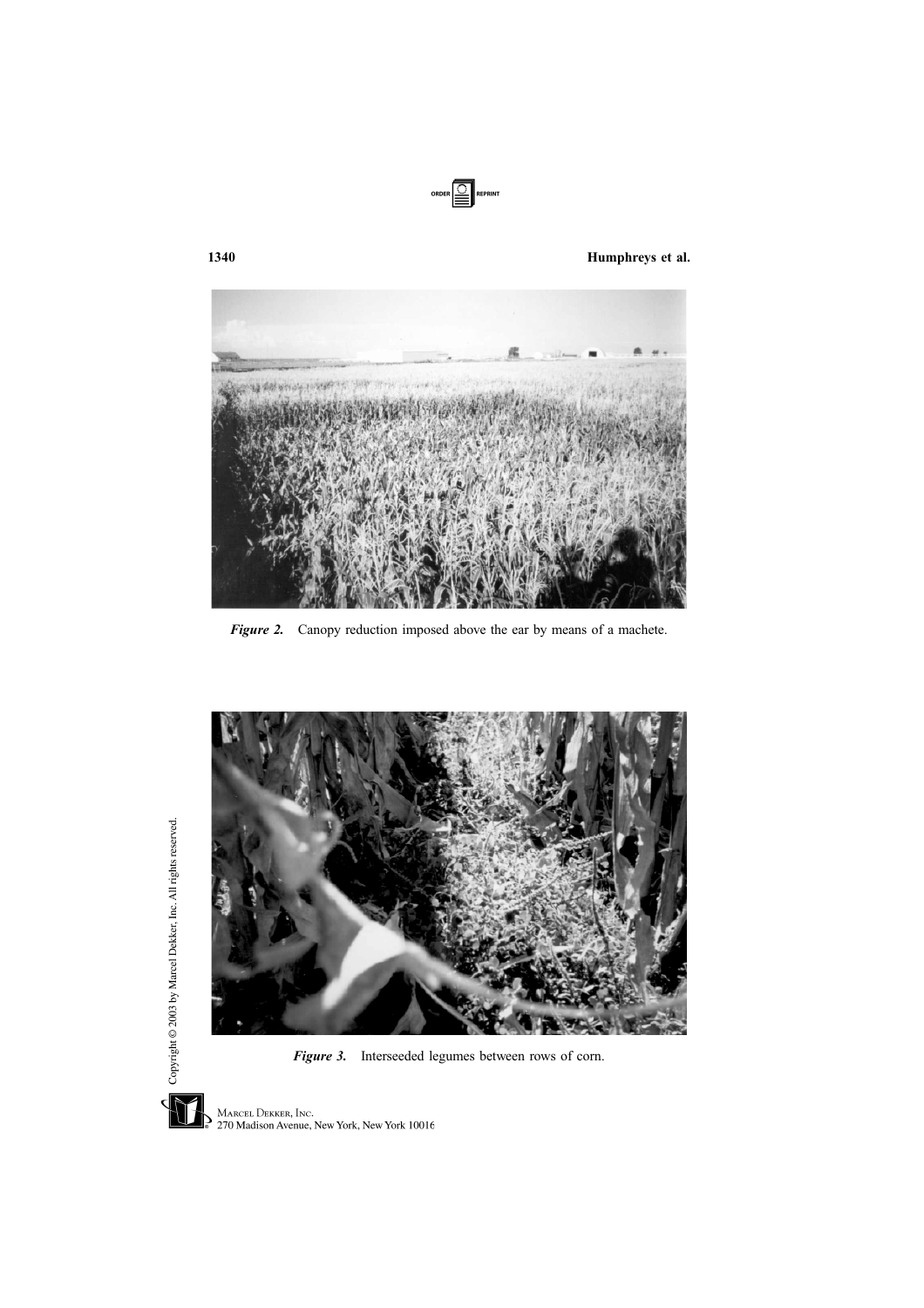# Canopy Reduction and Legume Interseeding 1341

### RESULTS AND DISCUSSION

### Grain Yield

Canopy reduction enhanced legume growth in late summer, early fall before corn harvest, and early spring the following year prior to planting due to the increased amount of light let through the canopy. Crimson clover had superior spring growth compared to the other species evaluated as visual biomass production was greater when incorporated in early April prior to planting. No significant grain yield response to applied N was observed from 1994 to 1997, but by 1998, yields increased 1.95 Mg ha<sup>-1</sup> as a result of applying N (12 vs. 13, Table 2). The lack of fertilizer N response at this site restricted the early evaluation of legume N contribution and species comparison.

There was no significant difference between grain yields when tops were cut at physiological maturity compared to the normal practice (5 vs. 7, crimson clover with and without canopy reduction, with no N applied) in 1996, 1997, or 1998. However, by 1999, interseeding crimson clover and using canopy reduction resulted in increased yields when compared to that observed where no canopy reduction was employed.

In the last two years of the study, interseeding crimson clover at physiological maturity, followed by canopy reduction resulted in an average yield increase of 1.35 Mg ha<sup>-1</sup> when compared to conventionally grown corn with no N applied (5 vs. 12, Table 2). This yield increase with no N applied using crimson clover would be worth approximately  $$99$  ha<sup>-1</sup> with corn grain worth  $$0.073 \text{ kg}^{-1}$ .

### Grain Nitrogen Uptake

During the initial years of the experiment, treatment effects may have been masked by high inorganic N levels in the soil (Table 1). However, by 1998, interseeding of yellow sweet clover and crimson clover (with and without canopy reduction) without fertilizer N resulted in grain N uptake levels above the check and equal to corresponding legume interseeding with supplemental N (Table 3). In 1999, application of  $56 \text{ kg N} \text{ ha}^{-1}$  in conjunction with interseeding of a legume resulted in grain N uptake levels equal to that of the  $112 \text{ kg}$  N ha<sup>-1</sup> treatment with the exception of subterranean clover. Interseeding of crimson clover (with and without canopy reduction) without supplemental N also resulted in grain N uptake levels equal to the 112 kg  $N$  ha<sup>-1</sup> treatment.

Although not evaluated in this study, mechanized canopy reduction could decrease the time required for grain to lose moisture since more sunlight



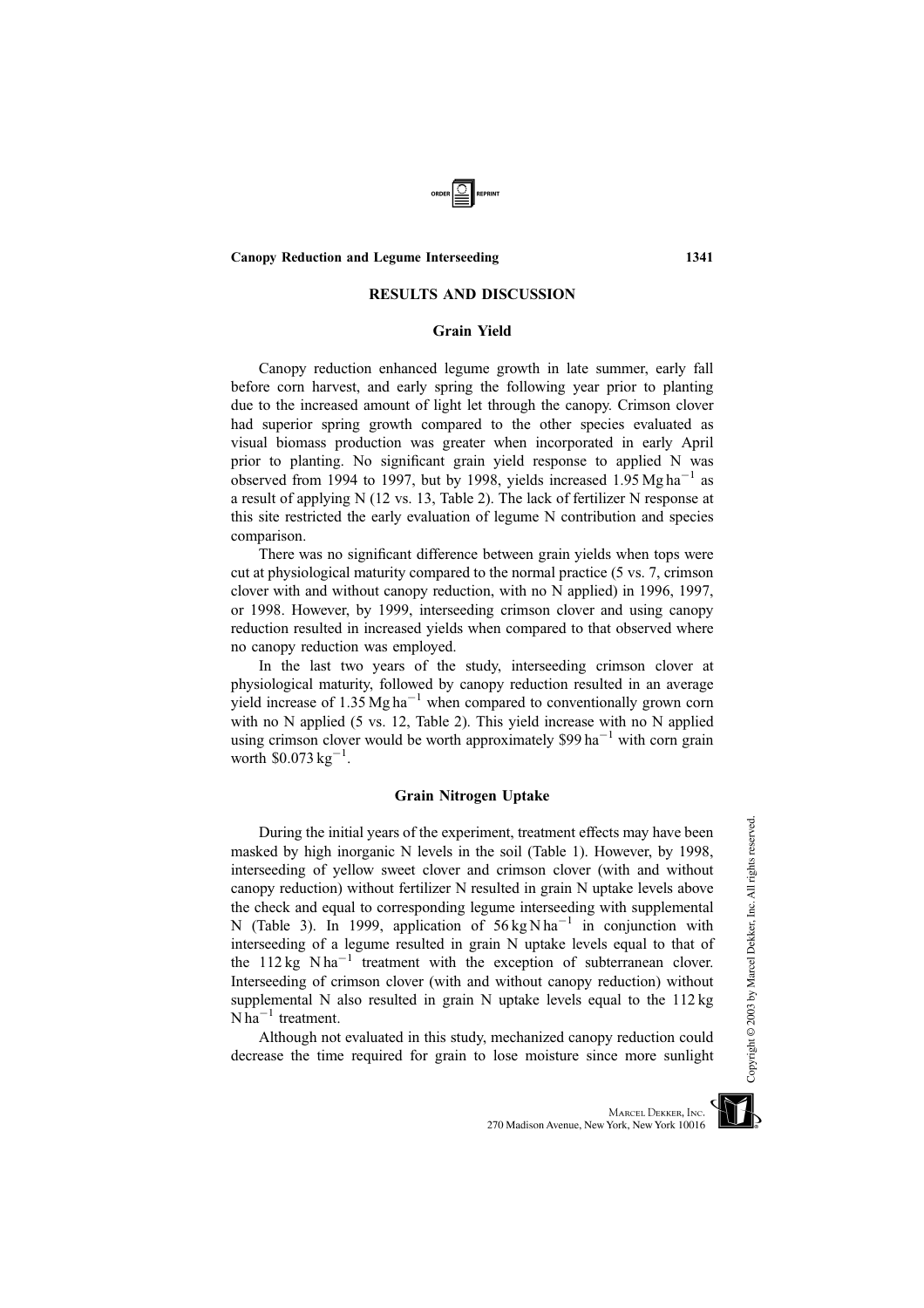|                |                                                                                                                     |                         |                             |                             |                 | Grain N uptake $(kg ha^{-1})$ |                 |
|----------------|---------------------------------------------------------------------------------------------------------------------|-------------------------|-----------------------------|-----------------------------|-----------------|-------------------------------|-----------------|
| Ĕ              | Legume                                                                                                              | N rate ( $kg ha^{-1}$ ) | Management                  | 1997                        | 1998            | 1999                          | Average         |
|                | Yellow sweet clover                                                                                                 |                         | Tops cut at PM <sup>a</sup> | ΟJ                          |                 | $\frac{5}{1}$                 | $\overline{5}$  |
|                | Subterranean clover                                                                                                 |                         | Tops cut at PM              | $\overline{5}$              | $\overline{81}$ | 87                            |                 |
|                | Alfalfa                                                                                                             |                         | Tops cut at PM              | 108                         | 83              | 75                            | 89              |
|                | Arrowleaf clover                                                                                                    |                         | Tops cut at PM              | $\overline{12}$             |                 | 75                            | $\infty$        |
|                | Crimson clover                                                                                                      |                         | Tops cut at PM              | $\overline{5}$              | $\overline{5}$  | 138                           |                 |
|                | Subterranean clover                                                                                                 | 56                      | Tops cut at PM              | $\overline{0}$              |                 | $\overline{0}$                | $\mathfrak{S}$  |
|                | Crimson clover                                                                                                      |                         | Normal                      | $\frac{13}{2}$              | 96              | $\overline{17}$               | $\mathbf{S}$    |
| $\infty$       | Yellow sweet clover                                                                                                 | 56                      | Tops cut at PM              | $\mathcal{S}^{\mathcal{O}}$ | $8\overline{5}$ | $\frac{26}{2}$                | $\overline{5}$  |
|                | Alfalfa                                                                                                             | 56                      | Tops cut at PM              | $\Xi$                       |                 | $^{24}$                       | 105             |
|                | Arrowleaf clover                                                                                                    | 56                      | Tops cut at PM              | $\overline{0}$              | 102             | 143                           | $\overline{16}$ |
|                | Crimson clover                                                                                                      | 56                      | Tops cut at PM              | $\mathcal{S}$               | $\overline{0}$  | 135                           | $\vec{a}$       |
| $\overline{2}$ | No legume                                                                                                           |                         | Normal                      | $\frac{18}{2}$              | 77              | 57                            | 50              |
|                | No legume                                                                                                           | $\overline{c}$          | Normal                      | $\frac{13}{2}$              | $\overline{16}$ | 125                           | $\overline{18}$ |
|                | $\mathrm{SED}^b$                                                                                                    |                         |                             | $\frac{3}{2}$               | 10.5            | 20.5                          | 19.1            |
|                | $C^c$                                                                                                               |                         |                             | 12.9                        | 13.9            | 22.3                          | 22.5            |
|                | <sup>b</sup> Standard error of the difference.<br>Coefficient of variation.<br><sup>ap</sup> hysiological maturity. |                         |                             |                             |                 |                               |                 |

ORDER **III** REPRINT

Table 3. Effect of treatment on corn grain N uptake at Goodwell, OK, 1997 Table 3. Effect of treatment on corn grain N uptake at Goodwell, OK, 1997-1999.

Copyright @ 2003 by Marcel Dekker, Inc. All rights reserved.

 $\sqrt{\phantom{1}}$ MARCEL DEKKER, INC.<br>270 Madison Avenue, New York, New York 10016 Ğ

1342 Humphreys et al.